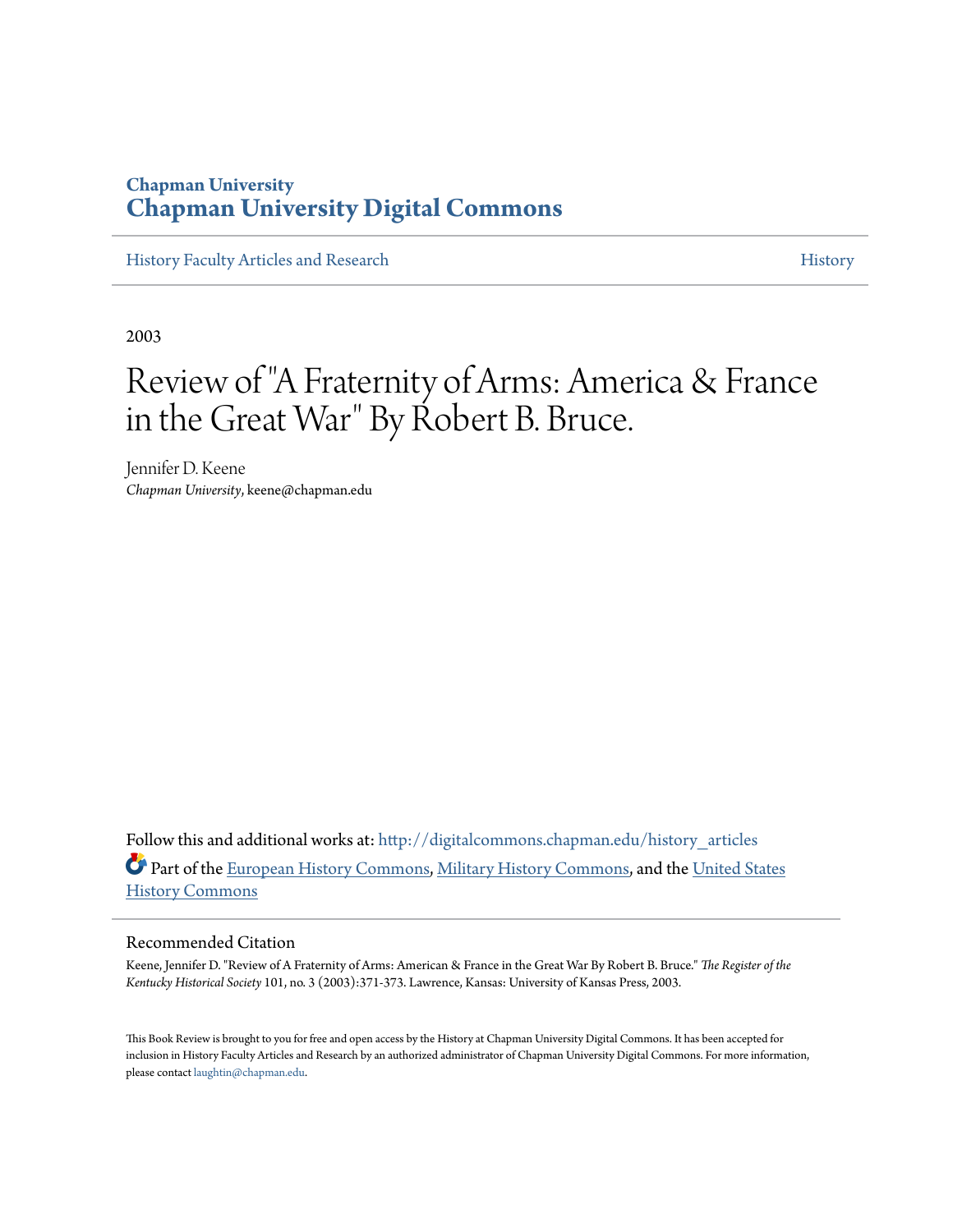## Review of "A Fraternity of Arms: America & France in the Great War" By Robert B. Bruce.

#### **Comments**

This review was originally published in *[Register Of The Kentucky Historical Society](http://history.ky.gov/the-register-of-the-kentucky-historical-society/)*, volume 101, issue 3, in 2003.

#### **Copyright**

Kentucky Historical Society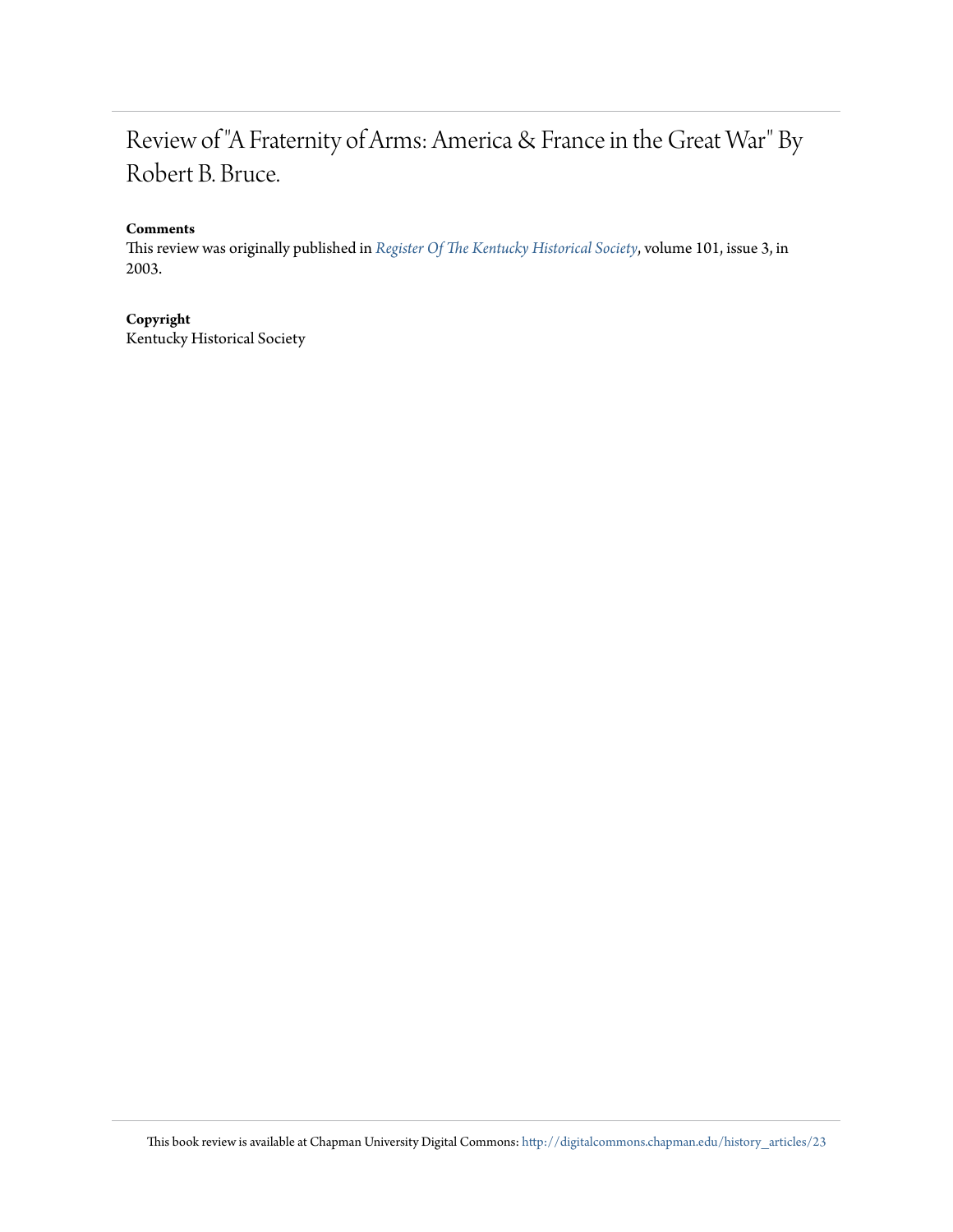#### A Fraternity of Arms: America and France in the Great War. By Robert E. Bruce. (Lawrence: University Press of Kansas, 2003. Fp. xx, 380.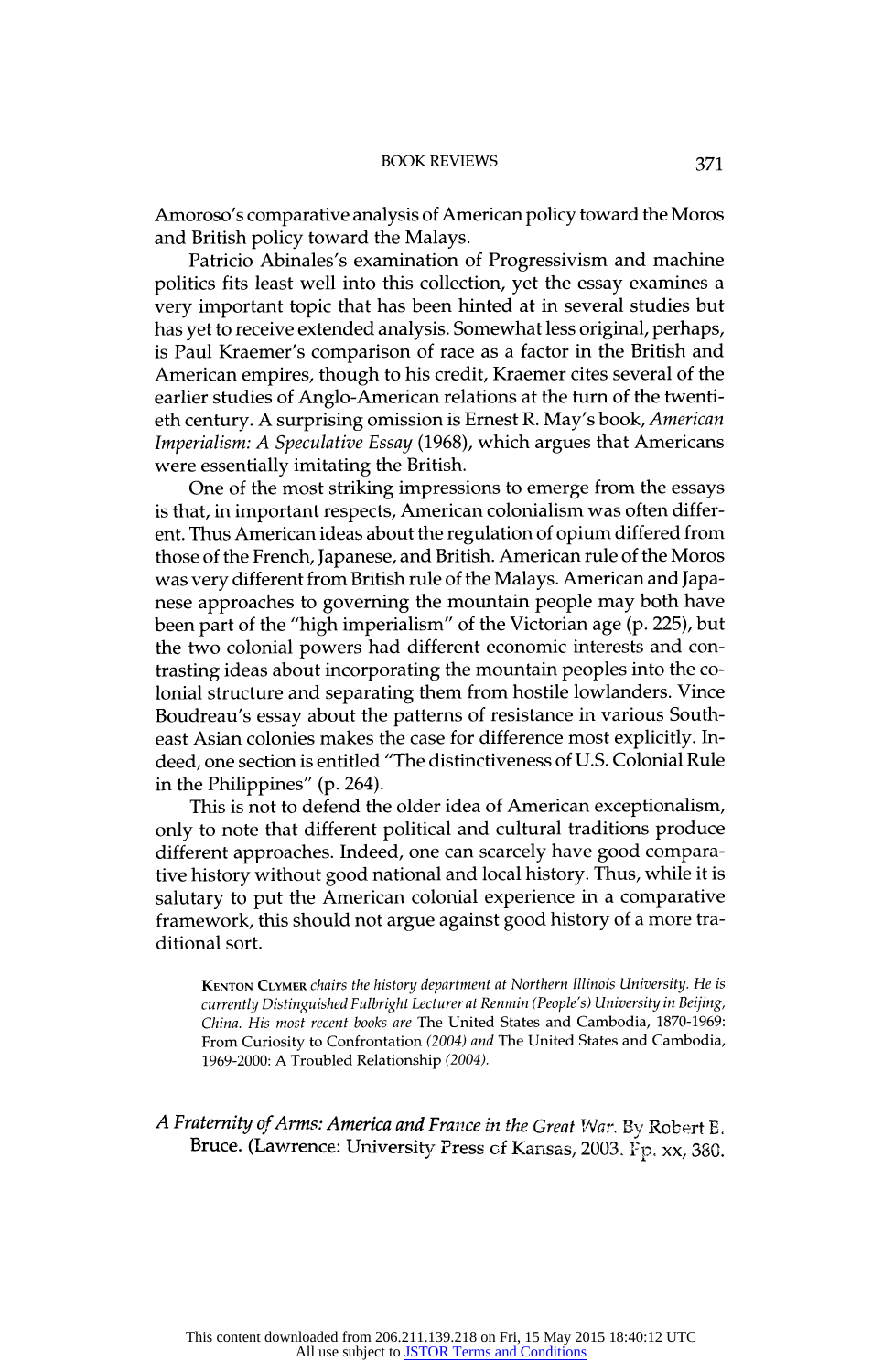#### Maps, notes, bibliography, index. \$39.95.)

In A Fraternity of Arms, Robert Bruce sets out to reexamine coop eration between the American and French armies to remind us of the positive and mutually beneficial relationship that developed between the United States and France during the First World War. Appearing in the wake of popular calls to boycott French wine and congressional publicity stunts that changed the name of french fries to liberty fries, Bruce's message has a certain timeliness to it. Indeed, as Bruce amply demonstrates, the extent of Franco-American cooperation during the war was truly staggering. France provided training in trench warfare and most of the artillery, shells, and planes used by American forces. The Americans offered needed raw materials and millions of fresh and enthusiastic soldiers to bolster French morale and provide the winning edge against the Germans in 1918. More importantly, Bruce underscores how nearly every American military operation of the war was in reality a joint Franco-American effort. Even after the Ameri cans took over their own sector of the front in the fall of 1918, French artillery and infantry divisions provided essential assistance in the American-commanded Meuse-Argonne campaign.

But personalities matter much more to Bruce than these overall statistics, and the book provides an in-depth and penetrating analy sis of the great men leading the armies on each side. In Bruce's ac count, Joseph Joffre, Phillipe Pétain, Ferdinand Foch, and John J. Pershing are the main actors determining the fates of the men under their control, and therefore their friendships, squabbles, political alli ances, and strong-willed personalities receive much attention. Al though Bruce discusses the well-known disagreements between French and American commanders over amalgamating American forces directly into French units and Pershing's distain for trench warfare, he carefully emphasizes that the desire to find a collective way to defeat Germany ensured that these leaders found ways to resolve these differences and form an effective coalition.

Bruce describes the strategic and political situation France faced in the last two years of the war very well and also clearly explains the tactical and strategic breakthroughs on both the German and French sides that finally gave the Allies the edge on the battlefield. There is only fleeting discussion of relations between men in the ranks, how ever, even though such stories serve mainly to support Bruce's thesis that genuine friendships and mutual respect developed between en listed men of each army. This analysis seems superficial compared to the in-depth examination given to relationships among the leaders of